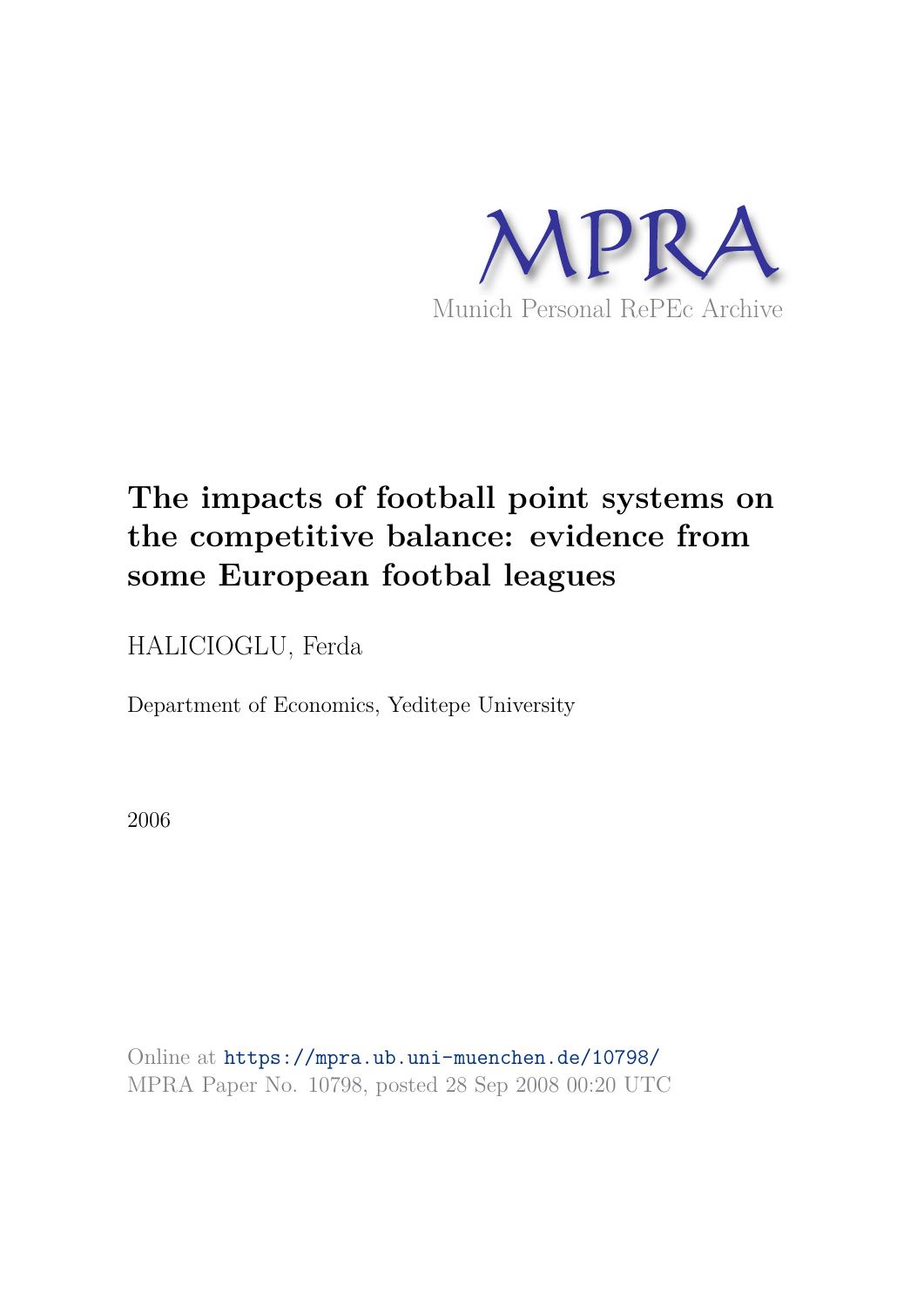## **THE IMPACTS OF FOOTBALL POINT SYSTEMS ON THE COMPETITIVE BALANCE: EVIDENCE FROM SOME EUROPEAN FOOTBALL LEAGUES**

## by Ferda HALICIOGLU\*

SOMMARIO: Introduction. – 1. Outcome of uncertainty and competitive balance in professional team sports. – 2. Measurement of competitive balance in professional team sports. – 3. Football point systems and competitive balance: empirical evidence . – 4. Some concluding remarks.

#### CLASSIFICATION JEL: C40, D40, L83

#### *Introduction*

-

Football is the most popular professional team sport, world wide. According to the world's football governing body, FIFA (Federation International de Football Association), there are more than two hundred million active football players. In recent decades, it has also become a multi billion dollar global industry. It has been generating substantial revenues for private individuals and clubs, as well as national and international organisations. The football industry generates about 3% of world trade<sup>1</sup>. Given its industrial size and its popularity, research in the economics of football has been rather limited in comparison to other economic activities. Football economics has been researched as a sub-discipline of professional team sports. The first detailed insight of football economics treated football teams as competitive firms<sup>2</sup>. The existing literature in professional team sports is, by and large, based on issues related to the demand for sports, transfer market, market structure, broadcasting revenues, etc. $3$  The political economy dimensions of football have also been researched, since football has been considered a vehicle in many countries for the expression of nationalism, and for the promotion of an individual nation's power and status internally<sup>4</sup>. Nevertheless, it is still a considerably under-researched field, especially in the case of impacts of the point system on the degree of football competition<sup>5</sup>. This paper seeks for a statistical rationale for the introduction of a new point system, in order to increase the level of competitive balance, which is related to the revenue maximization.

<sup>\*</sup> FERDA HALICIOGLU, Department of Economics, Business School, The University of Greenwich, London, SE10 9LS, UK. E-mail: r.f.halicioglu@gre.ac.uk. I would like to thank Raul Carusa for advice and two referees of this journal for their valuable comments. Usual disclaimer applies.

<sup>&</sup>lt;sup>1</sup> S. SZYMANSKI, *Economics of Sport: Introduction, The Economic Journal*, vol.111, 2001, 1-3.

<sup>&</sup>lt;sup>2</sup> P. J. SLOANE, *The Economics of Professional Football: The Football Club as Utility Maximiser, Scottish Journal of Political Economy*, vol. 17, 121-146.

 $3$  For comprehensive discussions of these issues, see for example, P. DOWNWARD and A. DAWSON, *The Economics of Professional Team Sports*, Cambridge University Press, Cambridge, 2000. R. SANDY, P. SLOANE, and M. S. ROSENTRAUB, *The Economics of Sports: an International Perspective*, Basingstoke, Palgrave, 2004.

<sup>4</sup> For a detailed review, see S. SZYMANSKI, *The Assessment: the Economics of Sport, Oxford Review of Economic Policy*, vol.19, 2004, 467-477.

<sup>5</sup> There exist only two studies. G.NEWSON, *Three Points for a Win: Has it Made any Difference?, The Mathematical Gazette*, Vol. 68, 1984, 87-91. F. HALICIOGLU, *Do We Need a New Point System in Professional Football Leagues?*, A Research Paper Presented at International Conference in Economics IV, Economic Research Centre, Middle East Technical University, Ankara, 2000.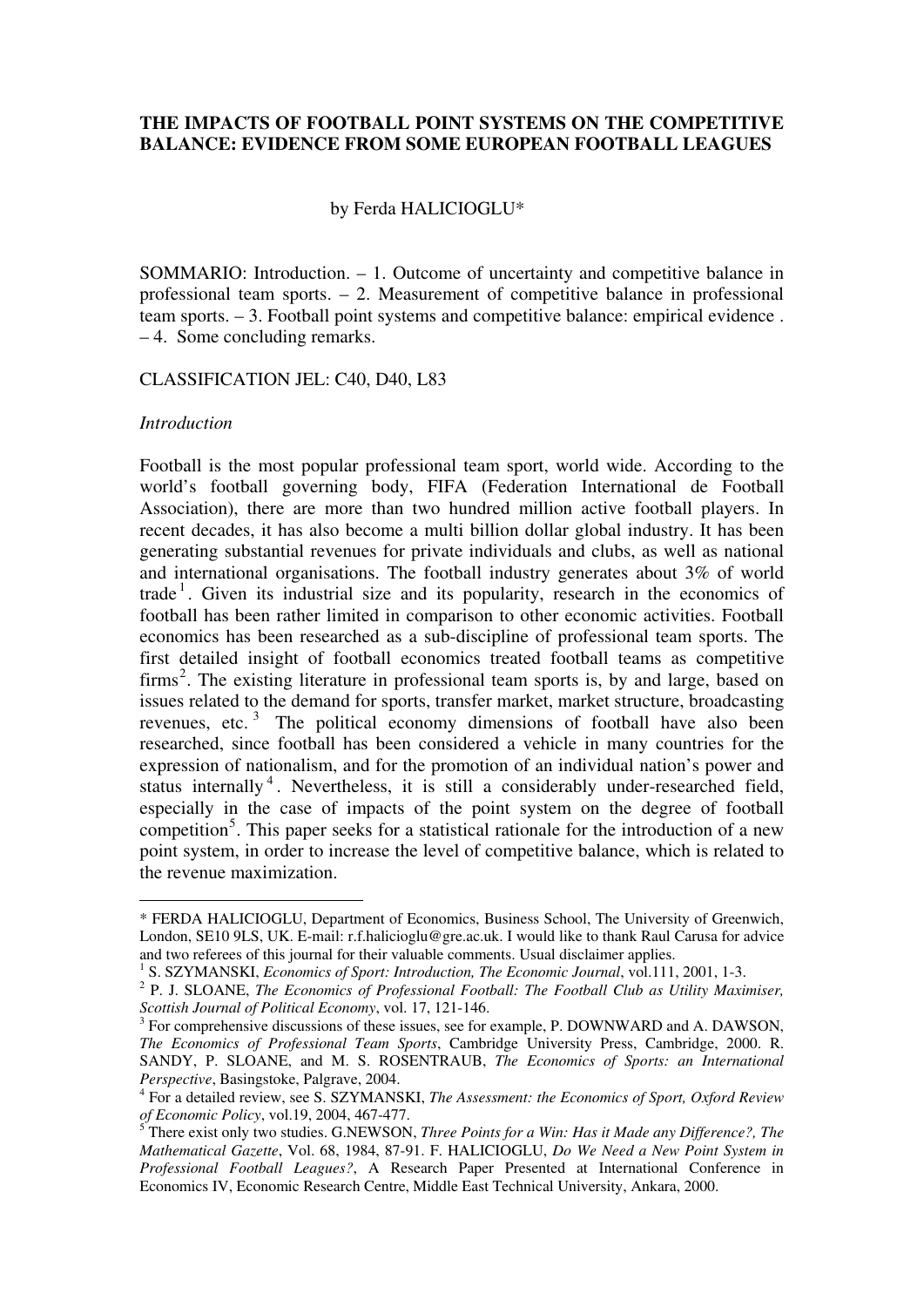### *1. Outcome of Uncertainty and Competitive Balance in Professional Team Sports*

Outcome of uncertainty in professional team sports is one of the fundamental concepts in the economics of professional team sports but, at the same time, it is very elusive to measure it. Outcome of uncertainty is directly linked to the gate revenues as, when the probability of either team in professional contest approaches one, gate receipts fall substantially<sup>6</sup>. Outcome of uncertainty in football is initially defined in two broad terms: short-run uncertainty, which is based on the concept of competitive balance within a season and it increases the demand for football; and long-run uncertainty, which refers to the extent of domination over time of the number of league championship competitors by one or a few clubs and it reduces interest of spectators substantially<sup>7</sup>.

One should also point out that outcome of uncertainty is a significant factor in certain football matches, but it is less important as determinant of aggregate attendances. Moreover, any attempt to produce closer competition to increase match uncertainty of outcome with the intention of increasing gate attendances may be undesirable from the perspective of individual clubs, as supporters, apparently, like to watch high placed teams, particularly when their team is likely to win<sup>8</sup>. It is argued that two teams engage in a joint production when they play a football match. Therefore, the public will be worse off when the outcome of a game is easily predicted than if the game is tight. To this end, the governing body of football leagues should facilitate the appropriate tools in order to increase the competitive balance in a football league<sup>9</sup>. The need for competitive balance has also been recognised by the European Court of Justice in the case *Bosman ruling*. This ruling recommends that a professional league can flourish only if there is not too glaring an imbalance between the clubs taking part and the clubs should share the income generated fairly. There are basically two main approaches in analysing the concept of competitive balance in professional team sports. The first approach is linked to the professional sports leagues in USA. North American professional sports leagues are less competitive since there is no relegation or promotion between the separate divisions. League governing bodies redistribute the income of club teams in order to maintain a competitive balance. The second approach is a more European approach and it is based on the seasonal promotion and relegation. There is no direct intervention of promoting the competitive balance or fair share of broadcasting revenues, except some general directive such as *Bosman ruling*<sup>10</sup>. There is a general misconception in the economics of professional team sports that "competitive balance" and "outcome of uncertainty" concepts are essentially the same phenomenon. In fact, they are rather different. The former concept refers to a league structure that has relatively equal playing strength between league members. The latter is related to a situation where a given contest within a league structure has a degree of unpredictability about the result and, by extension,

-

<sup>6</sup> See, S. ROTTENBERG, *The Baseball Players' Labour market, Journal of Political Economy, June*, 1956, 243-258. M. EL-HODIRI and J. QUIRK, *An Economic Model of Professional Team Sports Leagues, Journal of Political Economy,* vol.33, 1971, 1302-1319.

<sup>7</sup> P. J. SLOANE, *The Economics of Professional Football: The Football Club as Utility Maximiser*, cit. 8 See, N. JENNETH, *Attendances, Uncertainty of Outcome and Policy in Scottish Football League, Scottish Journal of Political Economy*, vol.33, 1984, 176-198. D. A. PEEL and D. THOMAS, *Outcome Uncertainty and the Demand for Football: an Analysis of Match Attendances in the English Football League, Scottish Journal of Political Economy*, vol. 35, 1998, 242-249.

<sup>9</sup> R. H. KONING, *Balance in Competition in Dutch Soccer, The Statistician*, vol.49, 2000, 419-431.

<sup>10</sup> See, T. HOEHN and S. SZYMANSKI*, The Americanization of European Football, Economic Policy*, vol. 28, 2000, 205-240.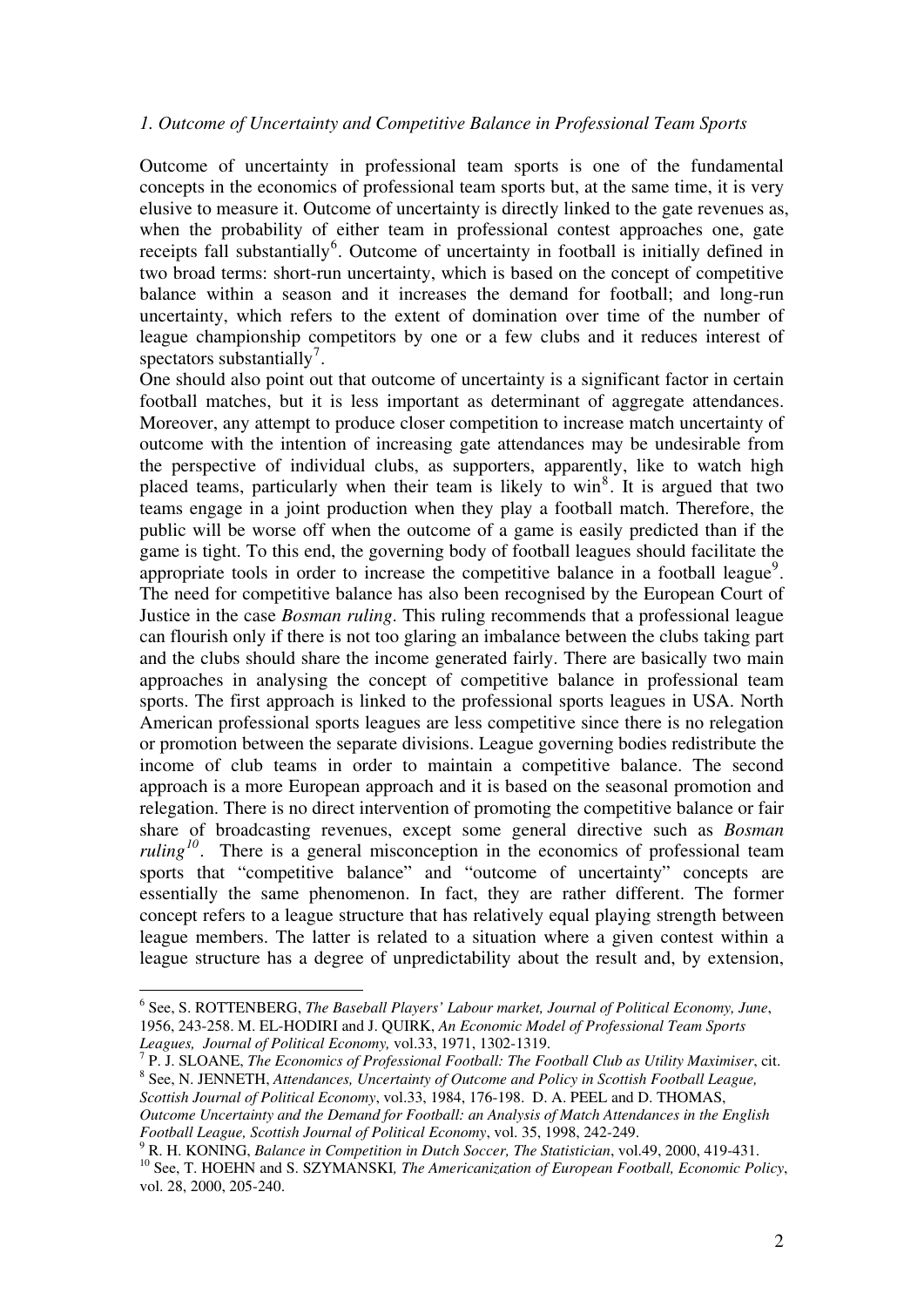that the competition, as a whole, does not have a predetermined winner at the outset of competition<sup>11</sup>. This work, therefore, will concentrate on the competitive balance with a view of measuring the impacts of alternative points systems on the competitive balance in professional football leagues.

## *2. Measurement of Competitive Balance in Professional Team Sports*

There is no clear-cut approach or technique to measure the competitive balance in a football league due to its ambiguity. There is an analogy that there are as many ways to measure competitive balance as there are to quantify the money supply<sup>12</sup>. The existing literature suggests that one can measure indirectly the competitive balance in football leagues by employing some proxy variables, such as the standard deviation of win percentages, the range of win percentages, the Gini coefficient of win percentages, standard deviation of league points, difference in goals scored, difference in league ranking, etc<sup>13</sup>. Each of these measurement techniques has its own advantages or disadvantages; therefore it is not possible to assume that any selected technique for the competitive balance will fully measure the level of competitiveness in professional football leagues. However, the seasonal "coefficient variation" (CV) of end-of-season points approach to measure the competitive balance can be used as a reasonable proxy for the degree of competitiveness in a football league, providing all games are played and no points are deducted $14$ .

The usefulness of the CV values for the competitive balance in a football league is based on the simple idea that dispersion of the final standing points is a direct result of the competitiveness that takes place between the football teams in seasons. This approach assumes that each football team has statistically got an equal chance of winning the championship at the beginning of a season. Therefore, the dispersion of total points at any time will follow a normal distribution. The CV values provide better plausible comparisons of the seasonal competitive balance levels than the absolute standard deviations (*s*) of the end-of-season points in the case of possible changes in league structures over seasons, such as the number of teams in a contest or the points awarded for a win or draw. It is clear that this approach does not consider any other factor that may have an impact on the level of competitive balance for the sake of simplicity. The CV value for a season lies between 0 and 1. These values reflect the extreme competition points. If the CV value is 0, it implies perfect competition in a league. If there is N team in a league, then all teams will have exactly the same strength. Each team will have equal wins, draws and losses in a season. Therefore, all the teams will finish a season with the same points and the championship contest may be decided by a draw assuming that all else are equal. Outcome of uncertainty over the championship and any game will not be predicted in

<u>.</u>

<sup>&</sup>lt;sup>11</sup> See D. FORREST and R. SIMMONS, Outcome Uncertainty and Attendance in Sport: the Case of *English Soccer, The Statistician*, vol. 51, 2002, 229-241.

<sup>&</sup>lt;sup>12</sup> A. ZIMBALIST, *Competitive Balance in Sports League, Journal of Sports Economics*, vol.3, 2002, 111-121.

<sup>13</sup> For detailed discussion of these issues see, J. A. CAIRNS, *The Demand for Professional Team Sports, British Review of Economic Issues*, vol. 12, 1990, 1-12. J. BORLAND and R. MACDONALD, Demand for Sport, Oxford Review of Economic Policy, vol.19, 2003, 479-501.

<sup>14</sup> See N. KARACAN, *Turkiye Futbol Liginde Rekabet Derecesi Artiyor mu, Azaliyor mu ? Istatistik bir Yaklasim, Iktisat Fakultesi Dergisi*, vol.26, 1967, 82-94.; J. A. CAIRNS, *Evaluating Changes in League Structure: the Organization of the Scottish Football League, Applied Economics*, vol. 19, 1987, 259-275. H. KONING, *Balance in Competition in Dutch Soccer, cit*. The measurement of CV is as follows:  $CV=s/\overline{X}$ , where s stands for standard deviation and  $\overline{X}$  is average value.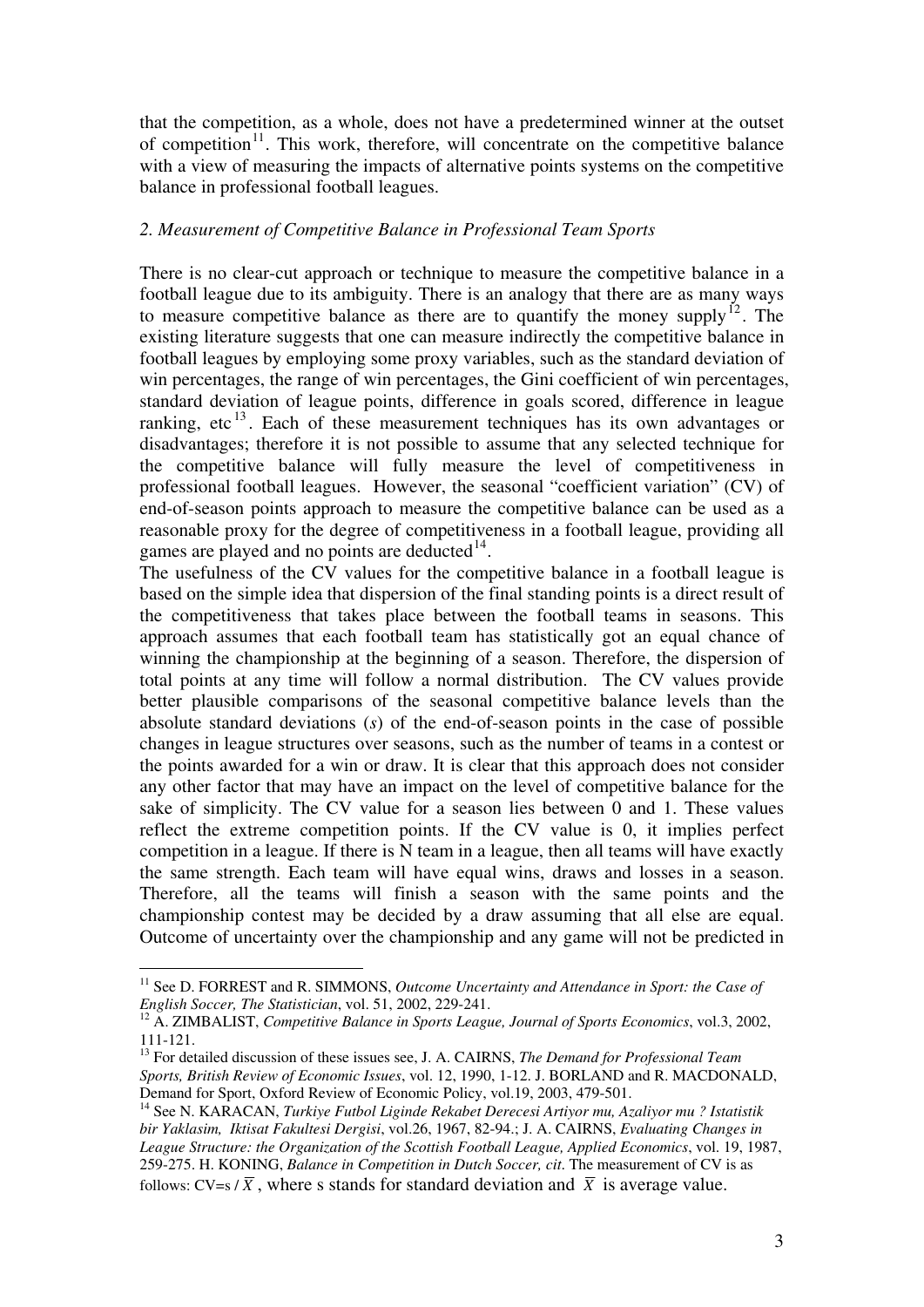any way. The spectators of this league will watch very exciting games over a season. In the second extreme case, N teams are ranked from each other on the basis of their absolute strength. As a result, there will be no competition at all between the teams. There will be no uncertainty of outcome in matches or the championship contest. Moreover, no game will end up with a draw. At the end of a season, the champion team would have won all the matches and would have finished the league with the maximum number of points possible. The runner up would have beaten all the other teams except the champion. This analysis can be extended to the other teams in the league in the same manner according to their absolute strength. Similarly the team at the bottom of a league would have lost all of its games. From an impartial fan's point of view, attending or watching a game may not bring about any excitement in the case of this extreme situation.

## *3. Football Point Systems and Competitive Balance: Empirical Evidence*

FIFA sets the rules and regulations in football leagues for its members, with a view to maximising the total revenues of this industry. Football is one of oldest team sports in the world and its basic rules have not changed since the establishment of FIFA. Most of the basic rules of football, such as the duration of game, the number of players in teams, the size of football pitches, the height and width of goal posts, etc, which may have an impact on the outcome of uncertainty on football games, are essentially the same. To this end, the football rules and regulations are fairly stagnant. A major change in the point awarding system, however, took place in the 1980s. The old point system (OPS) in which two points for a win, one point for a draw, was replaced by the current point system (CPS), which awards three points for a win and one point for a draw. The new point system was introduced in the season of 1981-82 in the English football leagues and was gradually adopted by the rest of the world. The rationale for the new regulations was presumably that more reward for winning games would encourage more attacking games and hence would increase the demand for football<sup>15</sup>. The impacts of the new point system on the level of competitive balance in football leagues seemed to be inconclusive according to one empirical study<sup>16</sup>.

Regarding the importance of outcome uncertainty and competitive balance concepts in the professional football leagues, this paper proposes a new point system that may stimulate higher level of competition amongst the football teams. The empirical evidence for the new point system proposal is based on the CV values and the other factors influencing the competitive balance assumed to be constant for the sake of simplicity.

Let's assume, initially, that there is a hypothetical football league consisting of 18 teams and all matches are played on a two-tier basis in a season. The level of competitive balance in this league can be measured by computing the maximum CV values alternative point systems. For example, if the OPS is in use, then the maximum CV value will be 0.610. Similarly, the CV value for the CPS is computed and that is also 0.610. According to these extreme values of the CV, one can conclude that there is no statistical difference at the level of the competitive balance in applying either the OPS or the CPS. To this end, one can argue that policy strategy of FIFA for increasing the degree of competition between the teams has failed statistically. Now, let's assume some alternative point systems and compute the CV values for the above

<sup>-</sup><sup>15</sup> G. NEWSON, *Three Points for a Win: Has it Made any Difference?, cit*.

<sup>&</sup>lt;sup>16</sup> See for example, F. HALICIOGLU, *The Degree of Football Competition in the European Football Leagues: a Statistical Approach, Sports in the City Conference Proceedings*, vol.1, 1998, 189-205.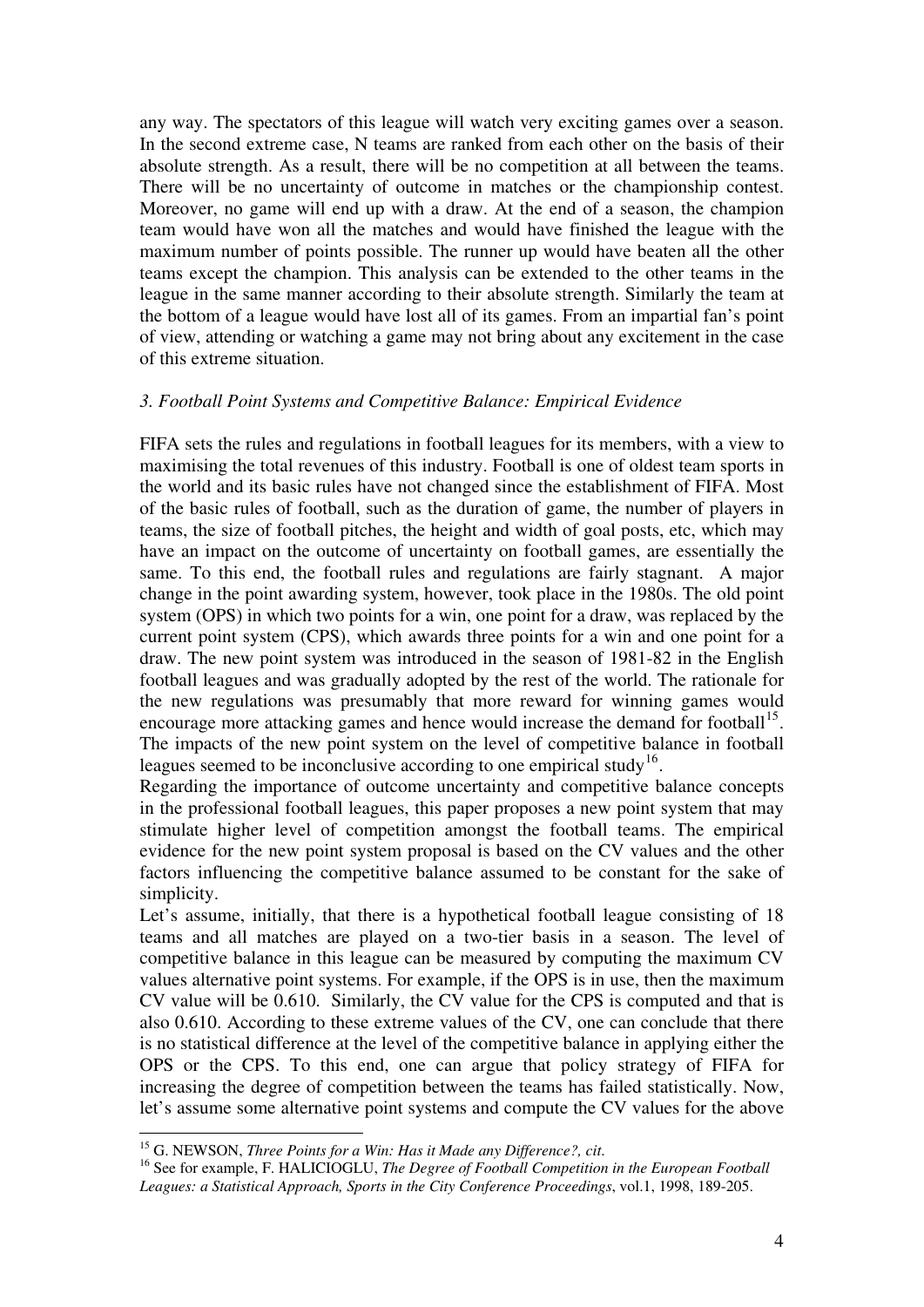hypothetical football league in a similar manner. Alternative point system one (APS1) is based on three points for a win, two points for a draw and one point for a loss. Alternative point system two (APS2) refers to three points for a win, two points for a draw and nil points for a loss. Alternative point system three (APS3) is based on four points for a win, two points for a draw and one point for a loss. The maximum CV values of the alternative points systems along with the CV values of the OPS and the CPS are presented in Table 1.

| Point Systems               |        |    |       |    |  |
|-----------------------------|--------|----|-------|----|--|
| Old Point System            | 20.752 | 34 | 0.610 | 18 |  |
| <b>Current Point System</b> | 31.128 | 51 | 0.610 | 18 |  |
| Alternative Point System 1  | 20.752 | 68 | 0.305 | 18 |  |
| Alternative Point System 2  | 31.128 | 51 | 0.610 | 18 |  |
| Alternative Point System 3  | 31.128 | 85 | 0.366 |    |  |

**Table 1. Maximum CV values under different point systems** 

Table 1 indicates that the APS1 halves the value of the CV, in comparison to the OPS and the CPS. It is clear that these values are simply pure statistical computations and do not suggest that there will be the same proportional increase at the level of competitive balance in the case of adopting the APS1. As far as the CV value of the APS2 is concerned, it suggests the same level of competitive balance; therefore, there is no statistical improvement with this point system. Finally, on checking the CV value of the APS3, it indicates a substantial statistical improvement in the competitive balance level but it is not as much as in the case of APS1.

The impacts of the above mentioned points on the level of competitive balance are also tested by using real football data in some European countries. To this end, five leading European countries, namely England, France, Germany, Italy and Spain, are selected for the empirical analysis. The respective CV values<sup>17</sup> over five football seasons from 1999 to 2004 were computed for each country using the points systems that are discussed in this section. The summary results are presented in Table 2. According to Table 2, the APS1 provides the most competitive league for each country in terms of the five season's average CV values. This simple exercise suggests that there is a statistical rational to adopt a new point system as the suggested point system APS1, in comparison to the other point system, provides a higher level of competitive balance. The CV values may also be used to rank countries in terms of the competitive balance. To this end, on five year's average the French league seems to be the most competitive league and the Italian league is the least competitive, as far as the CPS is concerned. Comparing the leagues in terms of the APS1, the Spanish league becomes the most competitive which is closely followed by the French league. This is further statistical evidence that APS1 may stimulate higher degree of competition. On CV ranking of the countries under different point systems the Italian league is always at the bottom except for the APS3, which puts the Italian league into third place. It is possible to extend the list of alternative point systems with different combinations of awards points for a win, a draw or a loss and some of those new point systems may produce even lower CV values. For example, one may argue that away wins should be rewarded with more points than home wins or that the draws with goals should be given more points than the draws without goals. Even though goal is a

<sup>-</sup><sup>17</sup> End-of-season points are obtained from *Rothmans Football Year Book Editions 30-35* Headline Book Publishing London.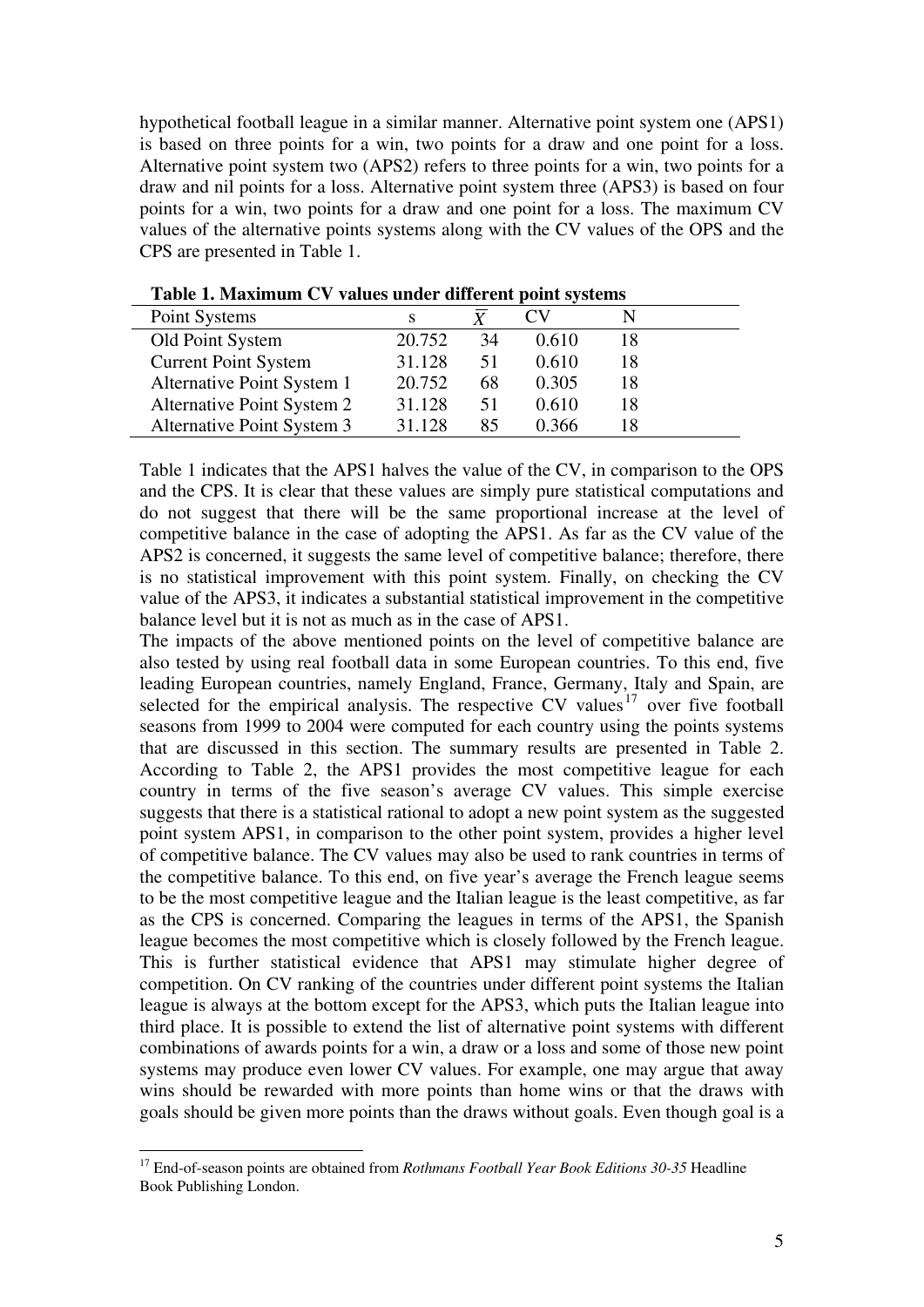joint product in football matches but it does not necessarily suggest that the games with goals are more exciting than the ones, which are goalless, as far as impartial fans are concerned.

However, on the whole, it is plausible to suggest that if a new point system was introduced into a football league with a view to raising the level of competitiveness, it should be the one that provides at least statistically higher level of competitive balance than the existing one. Clearly, strategy of the football teams against the implemented point system will vary significantly from one point system to another, on the basis of their league position and the importance of each single game. Therefore, it is not possible to predict the individual behaviour of the football teams.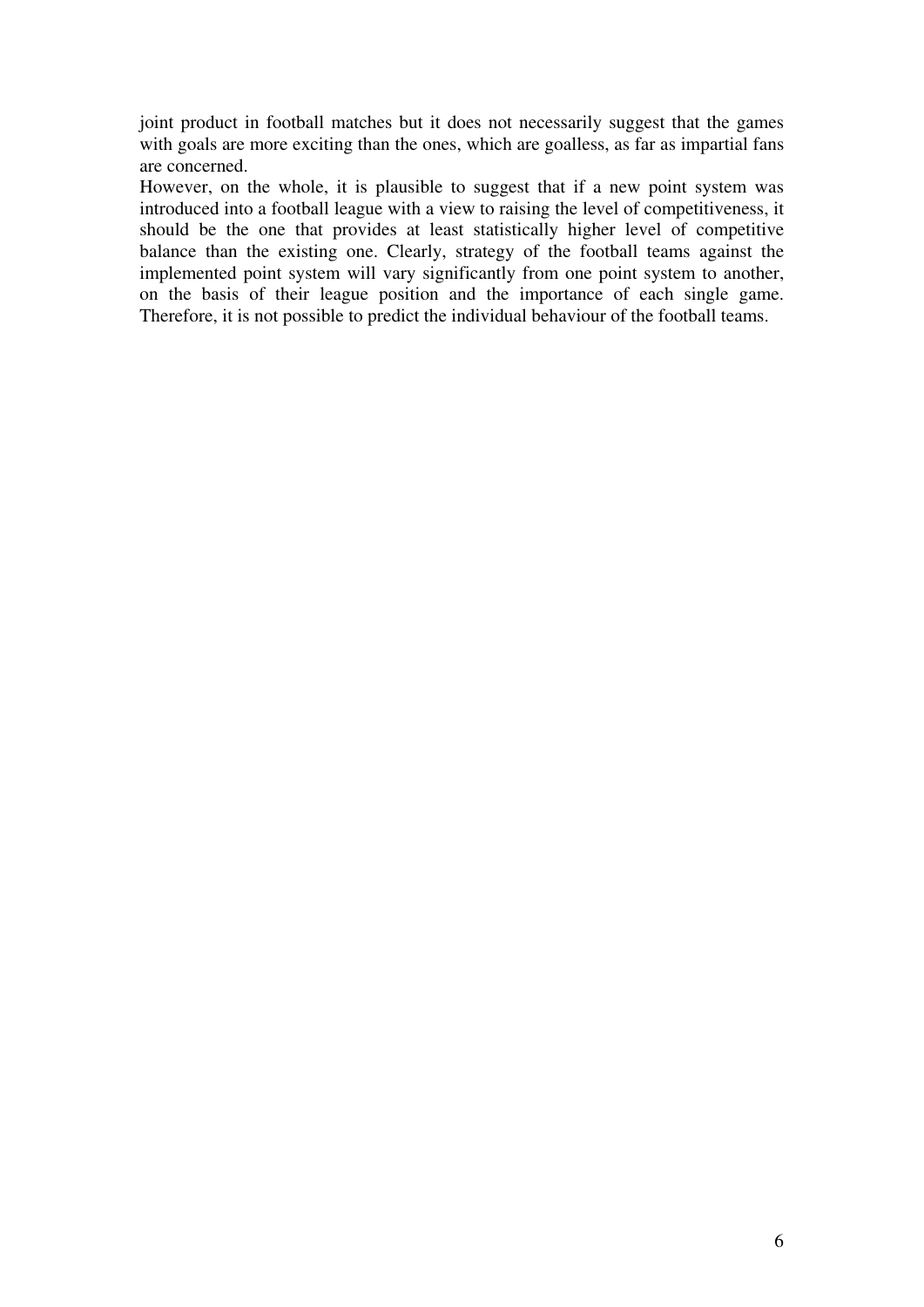| TOOLOGII ICULUCO<br>Point systems and countries | Season  | Season  | Season  | Season  | Season  | 5 season's |
|-------------------------------------------------|---------|---------|---------|---------|---------|------------|
|                                                 | 1999/00 | 2000/01 | 2001/02 | 2002/03 | 2003/04 | average    |
| Panel A                                         |         |         |         |         |         |            |
| England -Premiership                            |         |         |         |         |         |            |
| Old Point System                                | 0.261   | 0.270   | 0.286   | 0.238   | 0.281   | 0.267      |
| <b>Current Point System</b>                     | 0.294   | 0.291   | 0.321   | 0.264   | 0.306   | 0.295      |
| Alternative Point System 1                      | 0.130   | 0.135   | 0.143   | 0.119   | 0.140   | 0.133      |
| Alternative Point System 2                      | 0.237   | 0.252   | 0.259   | 0.214   | 0.261   | 0.245      |
| Alternative Point System 3                      | 0.170   | 0.169   | 0.185   | 0.155   | 0.178   | 0.171      |
| Panel B                                         |         |         |         |         |         |            |
| France -Ligue 1                                 |         |         |         |         |         |            |
| Old Point System                                | 0.242   | 0.212   | 0.208   | 0.203   | 0.155   | 0.204      |
| <b>Current Point System</b>                     | 0.268   | 0.231   | 0.226   | 0.220   | 0.173   | 0.223      |
| Alternative Point System 1                      | 0.121   | 0.106   | 0.104   | 0.101   | 0.077   | 0.101      |
| Alternative Point System 2                      | 0.222   | 0.197   | 0.196   | 0.192   | 0.146   | 0.190      |
| <b>Alternative Point System 3</b>               | 0.155   | 0.134   | 0.130   | 0.127   | 0.100   | 0.129      |
| Panel C                                         |         |         |         |         |         |            |
| Germany - Bundesliga                            |         |         |         |         |         |            |
| Old Point System                                | 0.283   | 0.220   | 0.271   | 0.200   | 0.252   | 0.245      |
| <b>Current Point System</b>                     | 0.303   | 0.226   | 0.319   | 0.217   | 0.284   | 0.270      |
| Alternative Point System 1                      | 0.141   | 0.111   | 0.137   | 0.100   | 0.126   | 0.123      |
| Alternative Point System 2                      | 0.271   | 0.205   | 0.246   | 0.190   | 0.231   | 0.228      |
| Alternative Point System 3                      | 0.173   | 0.140   | 0.174   | 0.126   | 0.162   | 0.155      |
| Panel D                                         |         |         |         |         |         |            |
| Italy-Serie A                                   |         |         |         |         |         |            |
| Old Point System                                | 0.328   | 0.275   | 0.302   | 0.282   | 0.290   | 0.295      |
| <b>Current Point System</b>                     | 0.375   | 0.309   | 0.323   | 0.309   | 0.326   | 0.328      |
| Alternative Point System 1                      | 0.164   | 0.137   | 0.151   | 0.141   | 0.145   | 0.147      |
| Alternative Point System 2                      | 0.291   | 0.250   | 0.286   | 0.262   | 0.263   | 0.270      |
| Alternative Point System 3                      | 0.216   | 0.177   | 0.186   | 0.178   | 0.187   | 0.145      |
| Panel E                                         |         |         |         |         |         |            |
| Spain-Primera                                   |         |         |         |         |         |            |
| Old Point System                                | 0.213   | 0.219   | 0.189   | 0.214   | 0.163   | 0.189      |
| <b>Current Point System</b>                     | 0.240   | 0.246   | 0.204   | 0.240   | 0.189   | 0.224      |
| Alternative Point System 1                      | 0.106   | 0.109   | 0.094   | 0.107   | 0.082   | 0.099      |
| Alternative Point System 2                      | 0.194   | 0.199   | 0.178   | 0.194   | 0.146   | 0.182      |
| Alternative Point System 3                      | 0.138   | 0.139   | 0.118   | 0.138   | 0.110   | 0.128      |

**Table 2. Computed CV values in different point systems in some European football leagues**